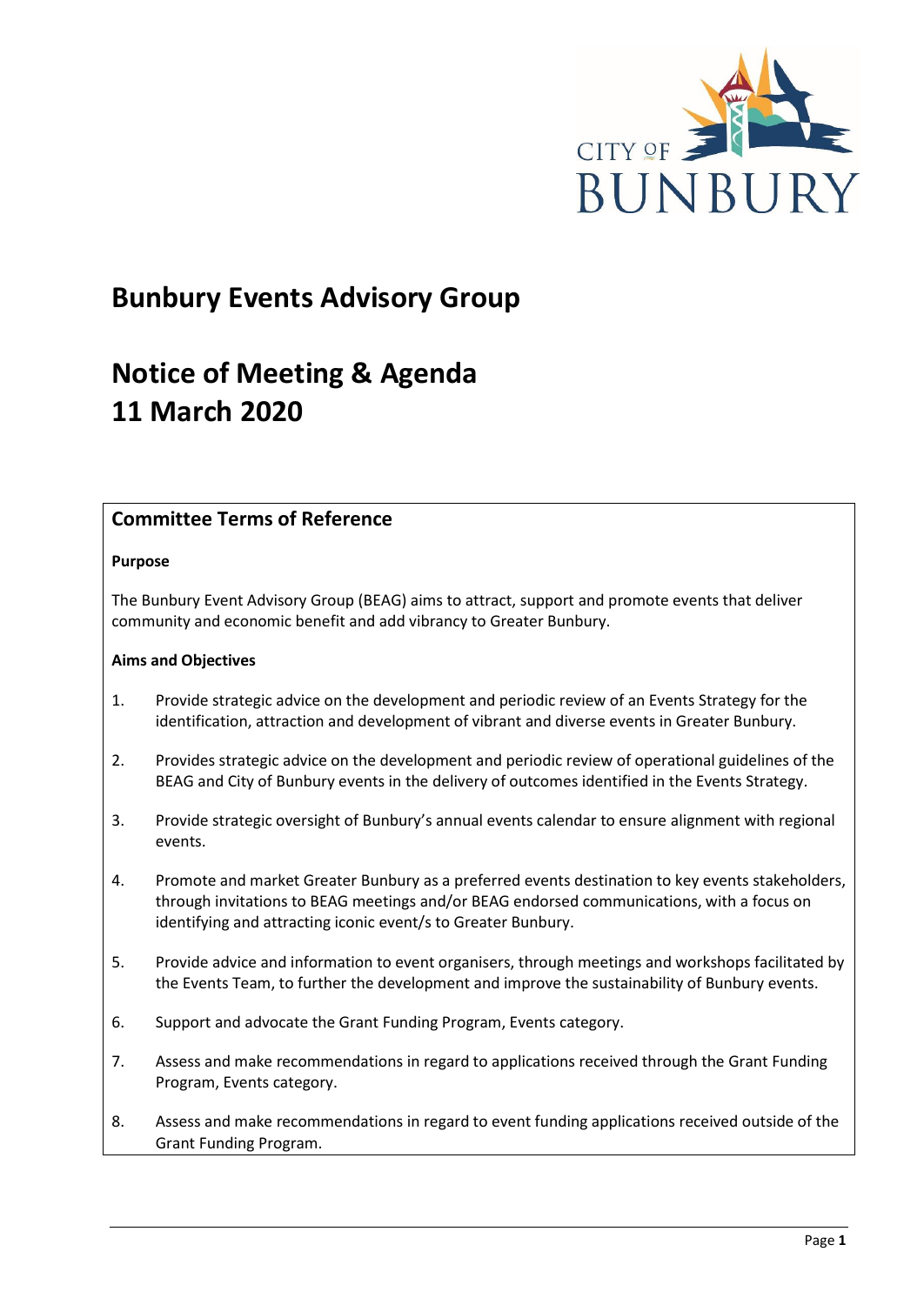

## **Bunbury Events Advisory Group Notice of Meeting**

Dear Committee Members

The next Ordinary Meeting of the Bunbury Events Advisory Group will be held in the Ocean Room, 4 Stephen Street, Bunbury, on Wednesday 11 March 2020 at 10:30am.

Signed: **Gary Barbour Director Sustainable Communities**

# **Agenda**

**11 March 2020**

Members of the public to note that recommendations made by this committee are not final and will be subject to adoption (or otherwise) at a future meeting of the Bunbury City Council.

*Committee Members:*

| <b>Member Name</b>    | <b>Representing</b>                                |
|-----------------------|----------------------------------------------------|
| Cr Amanda Yip         | City of Bunbury                                    |
| Cr Karen Steele       | City of Bunbury                                    |
| Cr Cheryl Kozisek     | City of Bunbury                                    |
| David Kerr            | Bunbury Geographe Chamber of Commerce and Industry |
| Suzanne Clarke        | <b>Bunbury Regional Entertainment Centre</b>       |
| Christina Mitchell    | Tourism Representative                             |
| Peter Jago            | <b>Community Representative</b>                    |
| <b>Richard Murphy</b> | <b>Community Representative</b>                    |
| <b>Ashley Hastie</b>  | <b>Community Representative</b>                    |
| Simon Rose            | <b>Community Representative</b>                    |

*Support Staff (non-voting):*

| <b>Name</b>     | <b>Title</b>                              | Representing                                |
|-----------------|-------------------------------------------|---------------------------------------------|
| Gary Barbour    | Director Sustainable Communities          | City of Bunbury                             |
| Kerry Shaw      | Manager People and Place                  | City of Bunbury                             |
| Juaini Taylor   | Senior Events Officer                     | City of Bunbury                             |
| Anissa Williams | Tourism Marketing and Development Manager | Bunbury Geographe<br>Tourism<br>Partnership |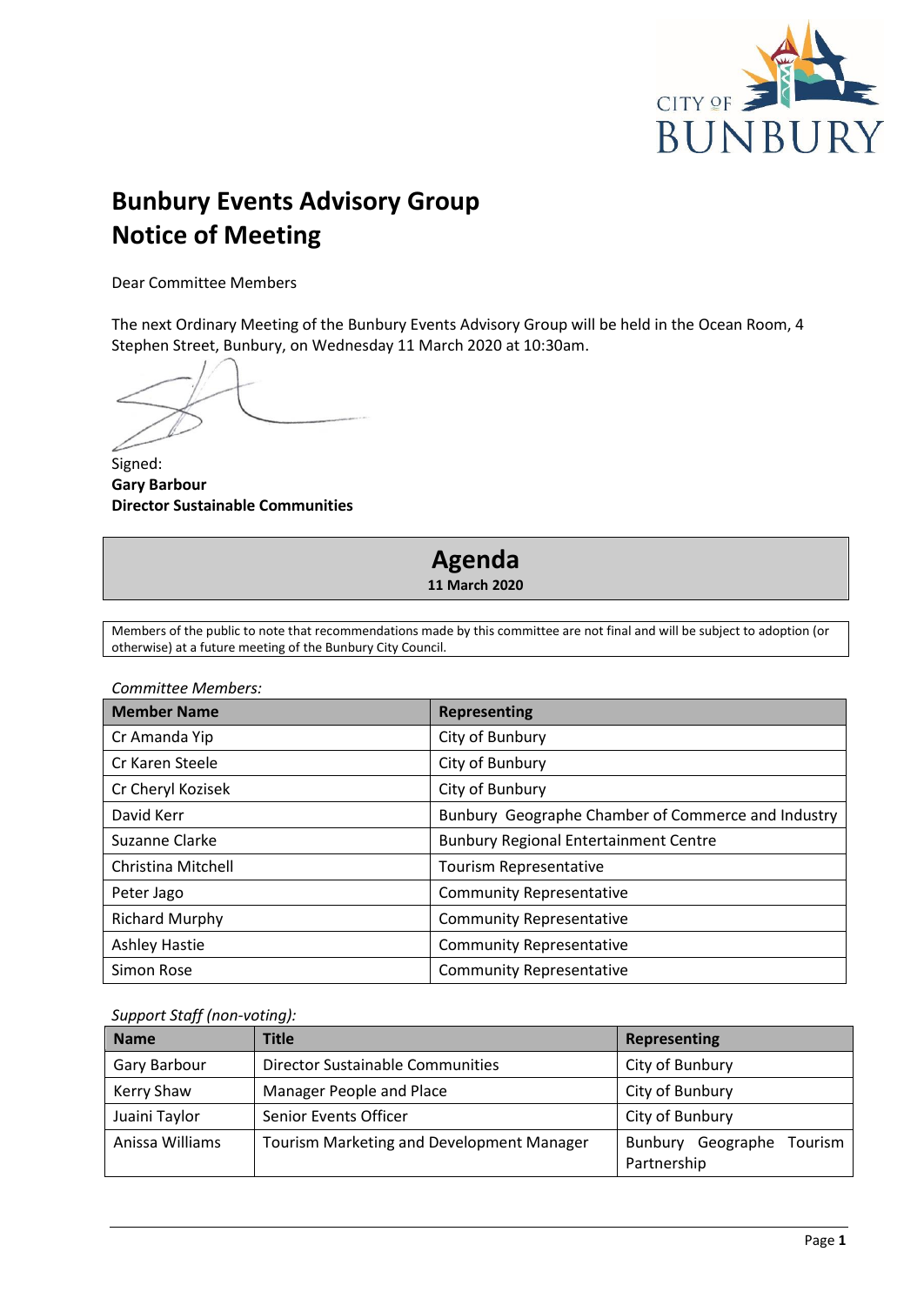#### **Table of Contents**

Subject

| 1.  |      |                                                                       |  |
|-----|------|-----------------------------------------------------------------------|--|
| 2.  |      |                                                                       |  |
| 3.  |      |                                                                       |  |
| 4.  |      |                                                                       |  |
|     | 4.1  |                                                                       |  |
|     | 4.2  |                                                                       |  |
| 5.  |      |                                                                       |  |
| 6.  |      |                                                                       |  |
| 7.  |      |                                                                       |  |
| 8.  |      |                                                                       |  |
|     | 8.1  |                                                                       |  |
|     | 8.2  |                                                                       |  |
|     | 8.3  |                                                                       |  |
| 9.  |      |                                                                       |  |
| 10. |      |                                                                       |  |
|     | 10.1 |                                                                       |  |
|     | 10.2 |                                                                       |  |
|     | 10.3 | Review to Terms of Reference for the Bunbury Events Advisory Group 12 |  |
|     |      |                                                                       |  |
|     |      |                                                                       |  |
|     | 12.1 |                                                                       |  |
|     | 12.2 |                                                                       |  |
| 13. |      |                                                                       |  |
|     |      |                                                                       |  |

#### Item No

Page No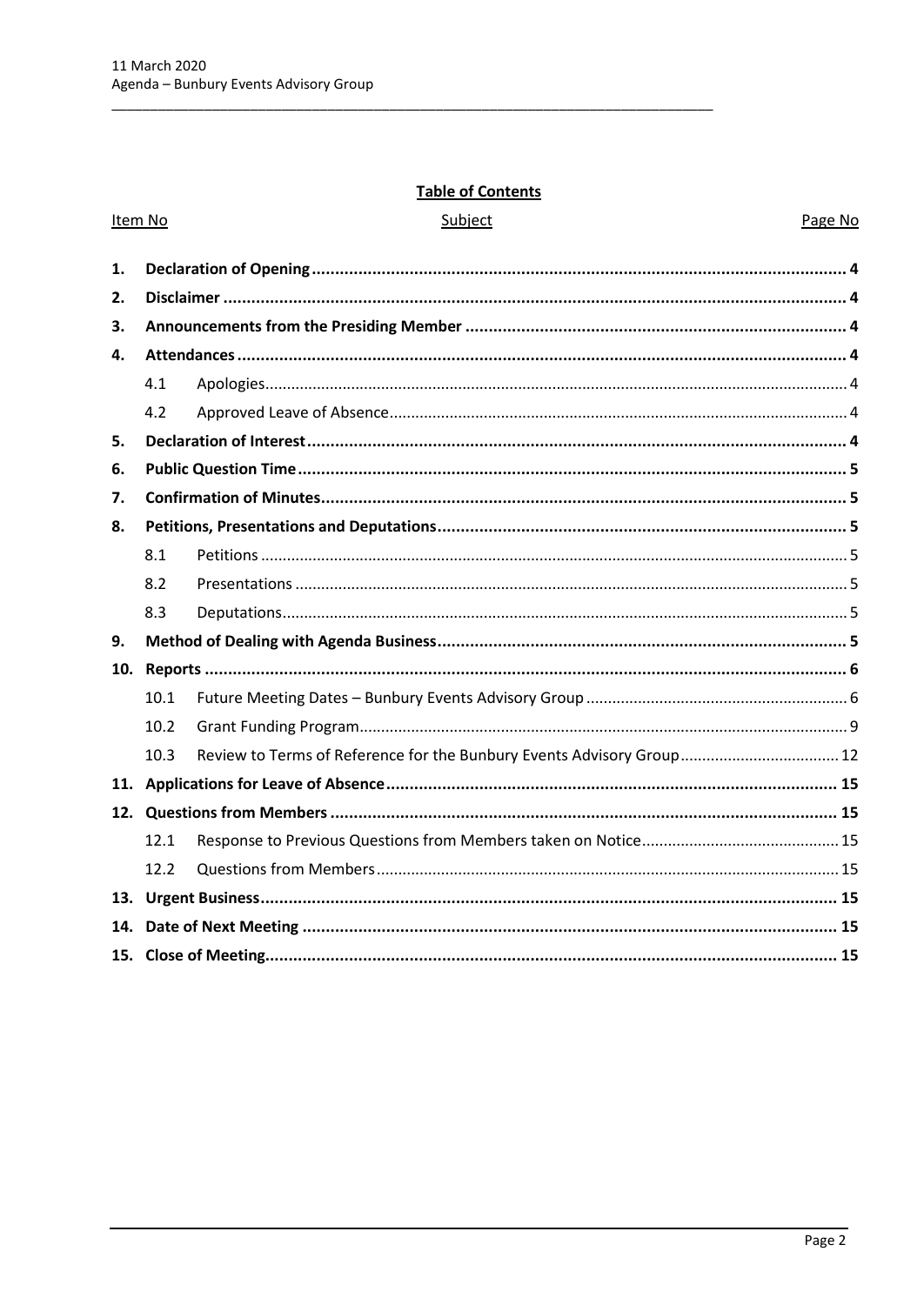## **Acknowledgement of Country**

\_\_\_\_\_\_\_\_\_\_\_\_\_\_\_\_\_\_\_\_\_\_\_\_\_\_\_\_\_\_\_\_\_\_\_\_\_\_\_\_\_\_\_\_\_\_\_\_\_\_\_\_\_\_\_\_\_\_\_\_\_\_\_\_\_\_\_\_\_\_\_\_\_\_\_\_\_\_

We acknowledge the Traditional Custodians of this land, the Wardandi Noongar people, and pay our respects to Elders past, present and future.

## **Vision**

Bunbury: welcoming and full of opportunities.

## **Organisational Values**

## #WEARECOB

|                     | We are one team                                    |
|---------------------|----------------------------------------------------|
|                     | We keep each other safe                            |
| WE ARE COMMUNITY    | We display empathy and respect                     |
|                     | We have fun and celebrate our successes            |
|                     | We work together to achieve great outcomes         |
|                     | We are open to opportunities                       |
|                     | We actively listen and think things through        |
| <b>WE ARE OPEN</b>  | We are inclusive and treat everyone equally        |
|                     | We are honest and open in our communications       |
|                     | We are open to feedback to improve our performance |
|                     | We lead the change, we own it                      |
|                     | We trust and empower each other                    |
| <b>WE ARE BRAVE</b> | We have the difficult conversations early          |
|                     | We hold ourselves to the highest standard          |
|                     | We have the courage to improve and simplify        |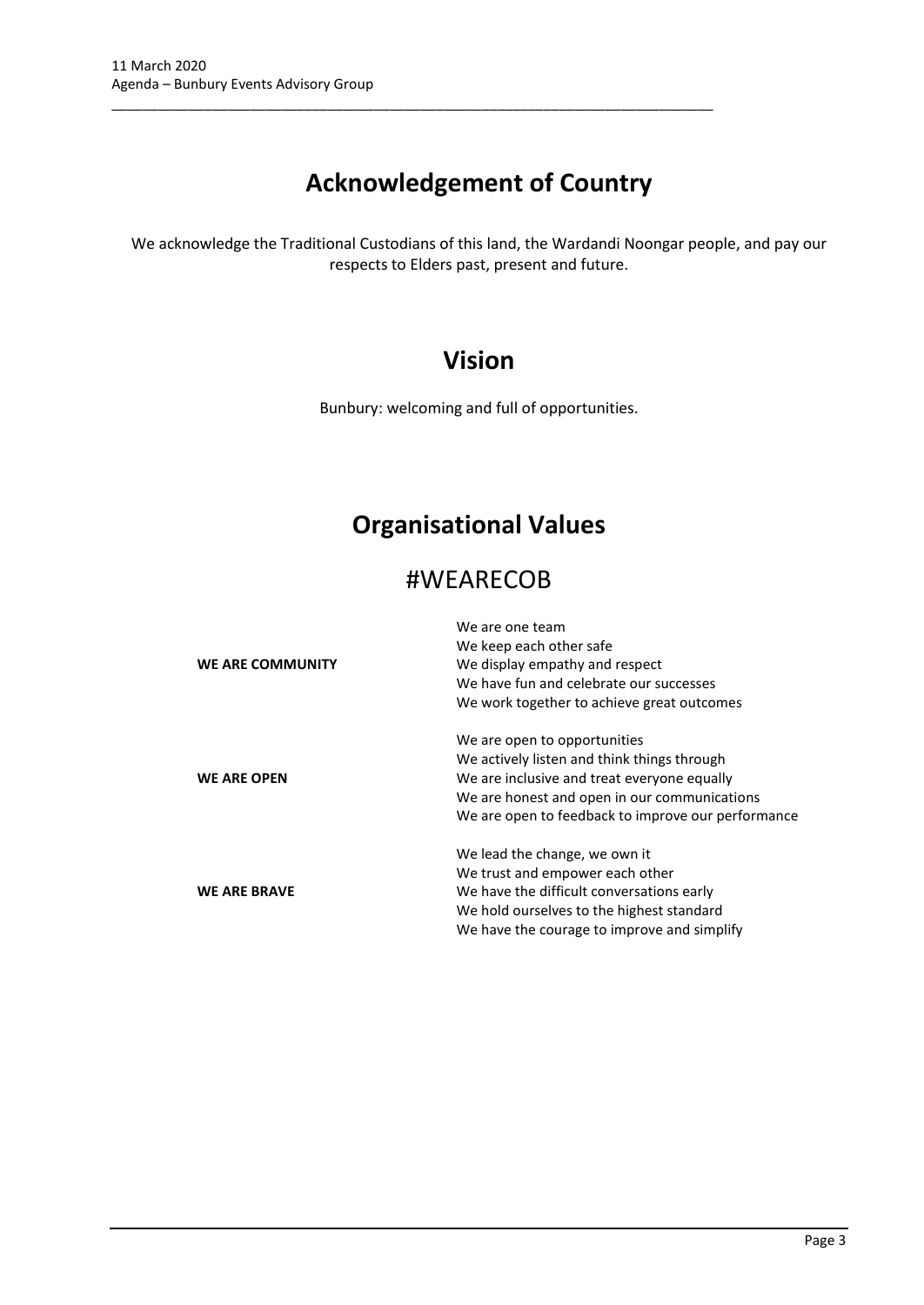## <span id="page-4-0"></span>**1. Declaration of Opening**

The Director of Sustainable Communities declared the meeting open at \_\_\_\_\_\_ am.

\_\_\_\_\_\_\_\_\_\_\_\_\_\_\_\_\_\_\_\_\_\_\_\_\_\_\_\_\_\_\_\_\_\_\_\_\_\_\_\_\_\_\_\_\_\_\_\_\_\_\_\_\_\_\_\_\_\_\_\_\_\_\_\_\_\_\_\_\_\_\_\_\_\_\_\_\_\_

As this is the first meeting of the Bunbury Events Advisory Group since the 2019 local government elections, the committee is required to elect a Presiding Member from amongst themselves in accordance with Section 5.12 of the Local Government Act 1995.

The Director of Sustainable Communities will call for nominations for the position of Presiding Member.

#### <span id="page-4-1"></span>**2. Disclaimer**

Not applicable to this committee.

#### <span id="page-4-2"></span>**3. Announcements from the Presiding Member**

#### <span id="page-4-3"></span>**4. Attendances**

#### <span id="page-4-4"></span>**4.1 Apologies**

Richard Murphy and David Kerr are apologies for the meeting.

#### <span id="page-4-5"></span>**4.2 Approved Leave of Absence**

### <span id="page-4-6"></span>**5. Declaration of Interest**

IMPORTANT: Committee members to complete a "Disclosure of Interest" form for each item on the agenda in which they wish to disclose a financial/proximity/impartiality interest. They should give the form to the Presiding Member before the meeting commences. After the meeting, the form is to be forwarded to the Administration Services Section for inclusion in the Corporate Financial Disclosures Register.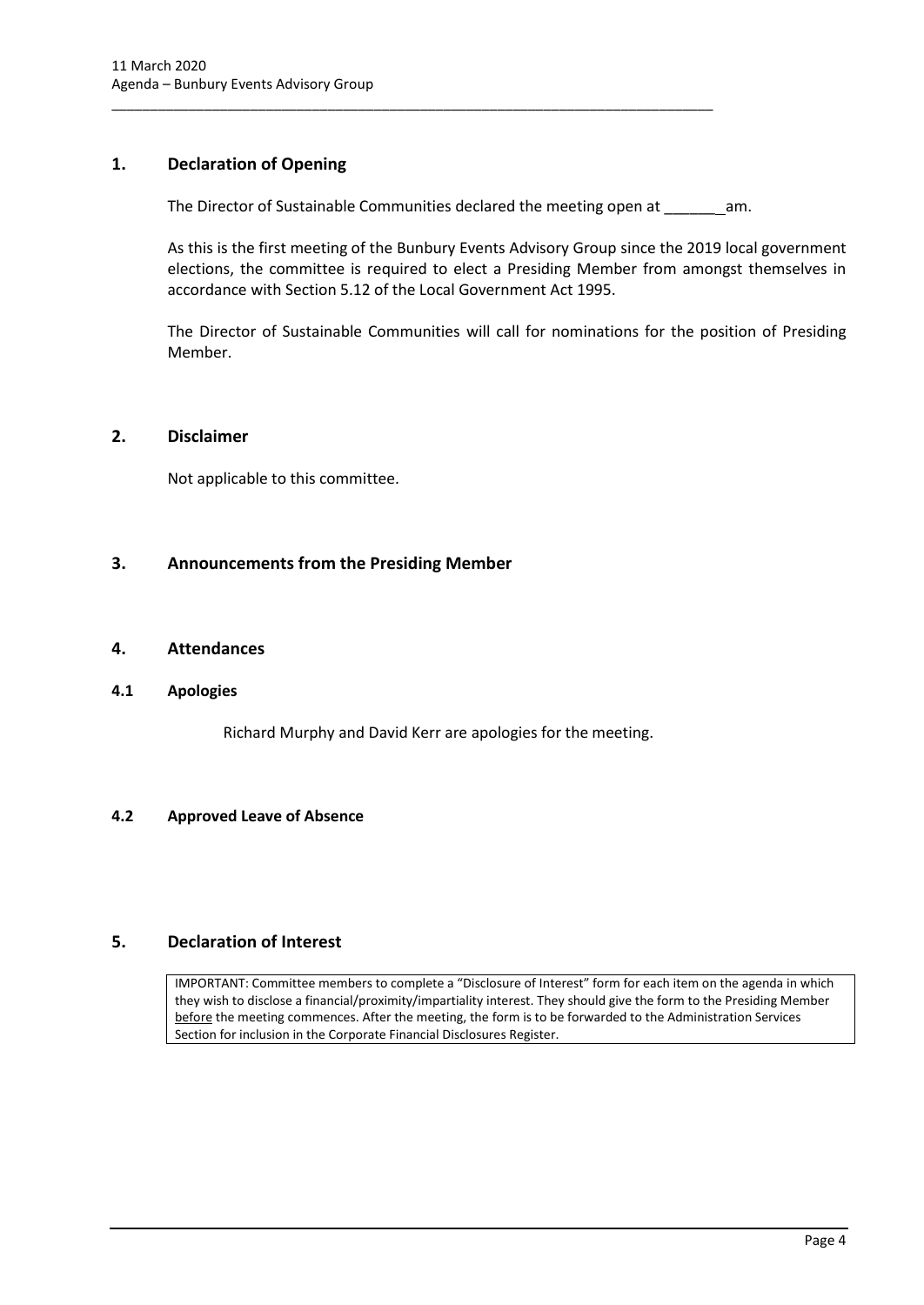## <span id="page-5-0"></span>**6. Public Question Time**

Not applicable

## <span id="page-5-1"></span>**7. Confirmation of Minutes**

This is the inaugural meeting of this Committee and as such there are no Minutes to be confirmed.

\_\_\_\_\_\_\_\_\_\_\_\_\_\_\_\_\_\_\_\_\_\_\_\_\_\_\_\_\_\_\_\_\_\_\_\_\_\_\_\_\_\_\_\_\_\_\_\_\_\_\_\_\_\_\_\_\_\_\_\_\_\_\_\_\_\_\_\_\_\_\_\_\_\_\_\_\_\_

### <span id="page-5-2"></span>**8. Petitions, Presentations and Deputations**

## <span id="page-5-3"></span>**8.1 Petitions**

Nil

## <span id="page-5-4"></span>**8.2 Presentations**

Nil

#### <span id="page-5-5"></span>**8.3 Deputations**

Nil

## <span id="page-5-6"></span>**9. Method of Dealing with Agenda Business**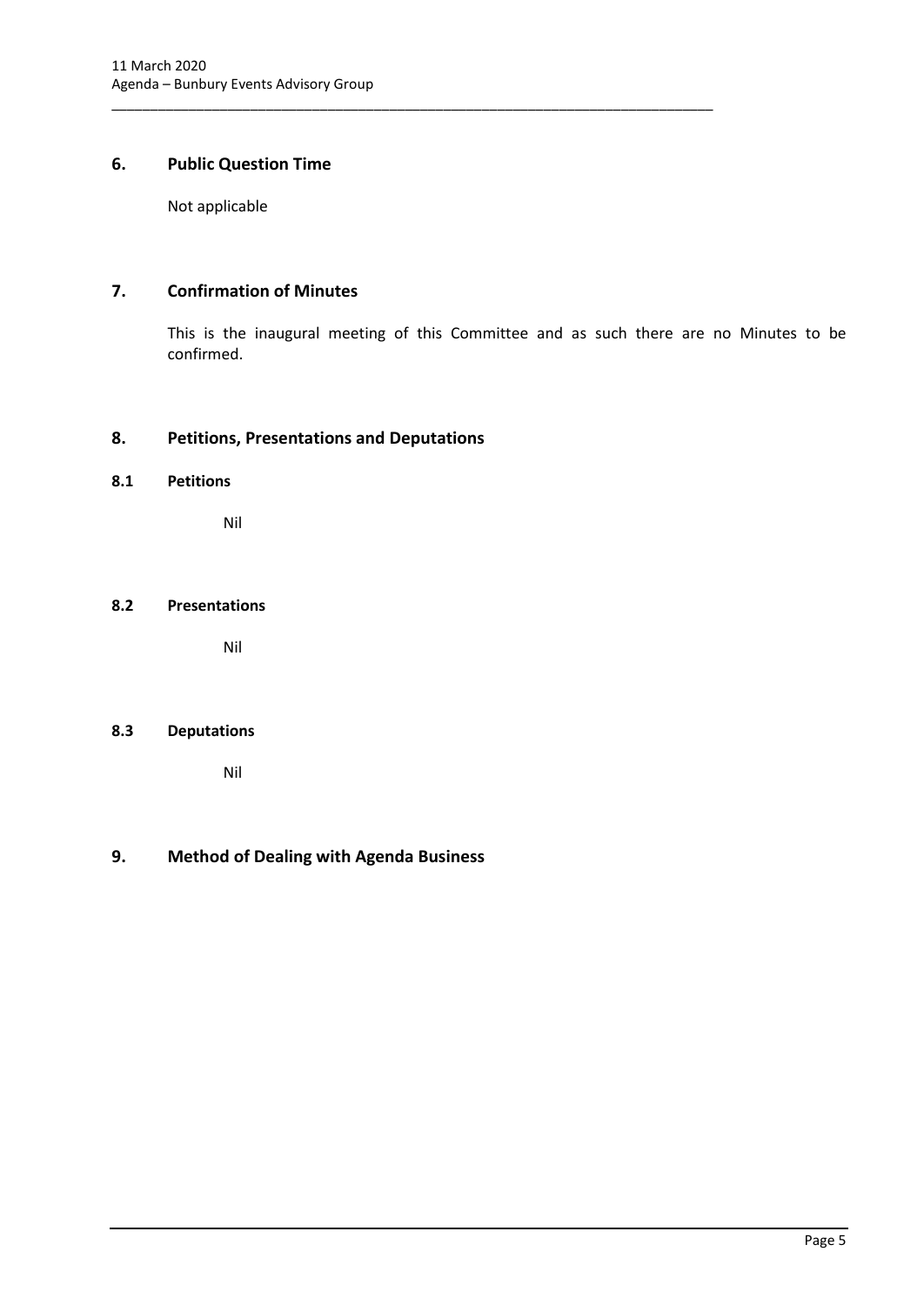#### <span id="page-6-0"></span>**10. Reports**

#### <span id="page-6-1"></span>**10.1 Future Meeting Dates – Bunbury Events Advisory Group**

\_\_\_\_\_\_\_\_\_\_\_\_\_\_\_\_\_\_\_\_\_\_\_\_\_\_\_\_\_\_\_\_\_\_\_\_\_\_\_\_\_\_\_\_\_\_\_\_\_\_\_\_\_\_\_\_\_\_\_\_\_\_\_\_\_\_\_\_\_\_\_\_\_\_\_\_\_\_

| <b>Applicant/Proponent:</b>  | Internal Report                                |  |                             |
|------------------------------|------------------------------------------------|--|-----------------------------|
| <b>Responsible Officer:</b>  | Juaini Taylor, Senior Events Officer           |  |                             |
| <b>Responsible Manager:</b>  | Kerry Shaw, Acting Manager People and Place    |  |                             |
| <b>Executive:</b>            | Gary Barbour, Director Sustainable Communities |  |                             |
| <b>Authority/Discretion:</b> | Advocacy                                       |  | Review                      |
|                              | Executive/Strategic                            |  | Quasi-Judicial              |
|                              | Legislative                                    |  | <b>Information Purposes</b> |
| <b>Attachments:</b>          | Nil                                            |  |                             |

#### **Summary**

The purpose of this report is for the committee to consider a program of future meeting dates for the Bunbury Events Advisory Group.

#### **Executive Recommendation**

That the Bunbury Events Advisory Group:

- 1. Endorse the following meeting dates for 2020 for the Bunbury Events Advisory Group be adopted:
	- 10:30am-12:30pm, Wednesday 11 March 2020
	- 9:30am-11:30am, Wednesday 13 May 2020
	- 9:30am-11:30am, Wednesday 8 July 2020
	- 9:30am-11:30am, Wednesday 9 September 2020
	- 9:30am-11:30am, Wednesday 11 November 2020
- 2. Agree that in addition to the ordinary BEAG meetings, members will attend a special BEAG meeting on Wednesday 24 June 2020 at 9:30am-2.30pm, to assess the annual Grant Funding Program, Events and CBD Summer Events Categories.

#### **Strategic Relevance**

| Theme 4       | Our City                                                              |
|---------------|-----------------------------------------------------------------------|
| Goal          | Civic leadership, partnerships and sound governance in delivering     |
|               | with and for the community.                                           |
| Objective 4.2 | A highly engaged and involved community, working together on strategy |
|               | development and implementation.                                       |

#### **Regional Impact Statement**

The Bunbury Event Advisory Group (BEAG) aims to attract, support and promote events that deliver community and economic benefit and add vibrancy to Greater Bunbury.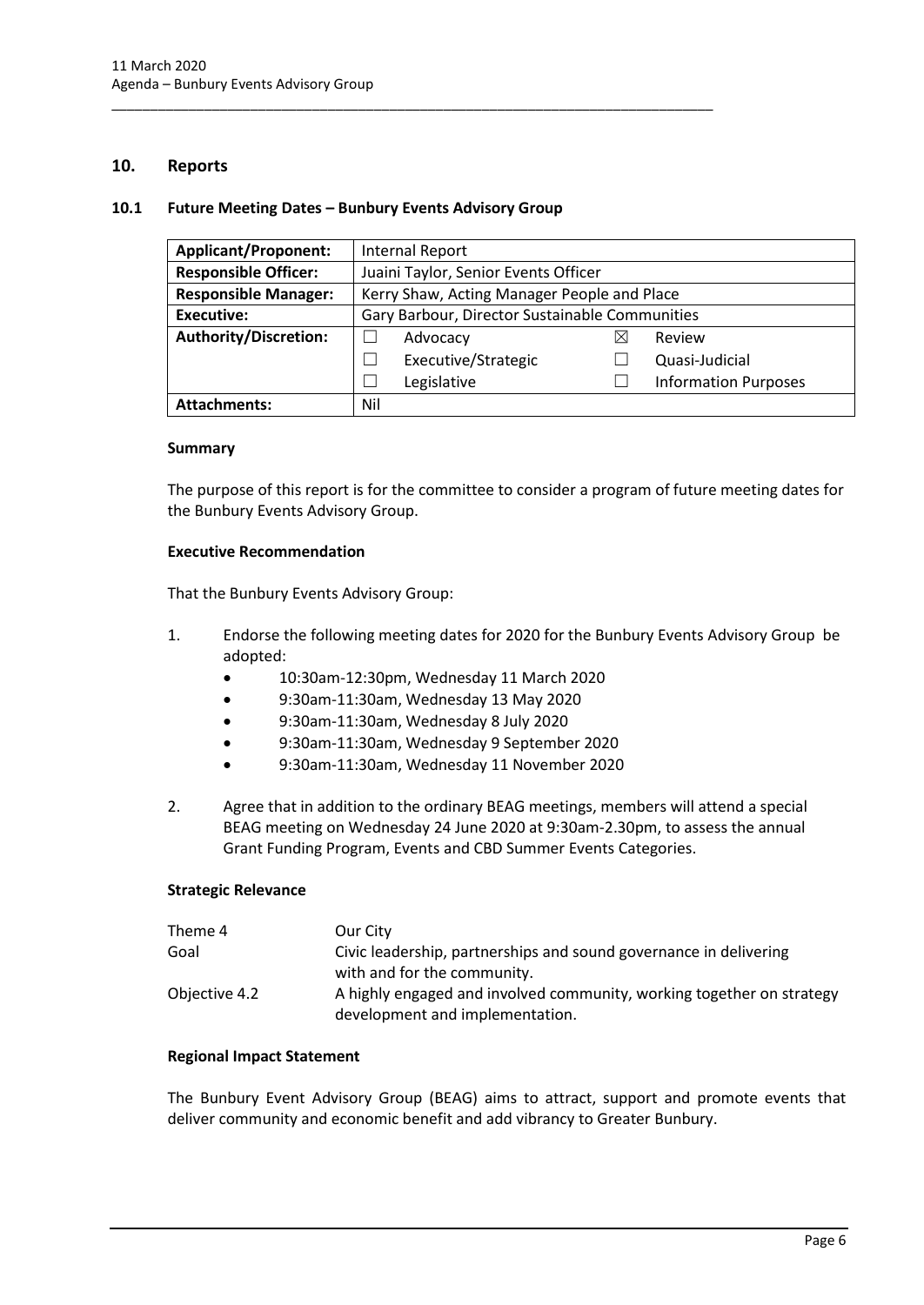#### **Background**

At its meeting held 26 November 2013 Council decided (335/13) the following which has set a precedent for new Committees:

\_\_\_\_\_\_\_\_\_\_\_\_\_\_\_\_\_\_\_\_\_\_\_\_\_\_\_\_\_\_\_\_\_\_\_\_\_\_\_\_\_\_\_\_\_\_\_\_\_\_\_\_\_\_\_\_\_\_\_\_\_\_\_\_\_\_\_\_\_\_\_\_\_\_\_\_\_\_

Council Decision 335/13

#### *"That Council:*

- *1. Request that the Committees retained appoint a Councillor as the Presiding Member to enable more effective reporting back to Council in relation to Committee items and recommendations.*
- *2. Require that the Minutes of all Committees are to be provided to Council for noting with a separate report being provided on all items requiring a resolution of Council.*
- *3. Require each Committee to set an annual meeting program which will be advertised to enable members of the public to attend.*
- *4. Require all agendas for each of the Committees to be made available on the Council's website and distributed to all Councillors prior to each meeting.*
- *5. Request that each of the Committees commence a review of their terms of reference in March 2015 to enable a complete review of the operations to be completed prior to the next Ordinary Elections."*

#### **Council Policy Compliance**

Not applicable.

#### **Legislative Compliance**

*Local Government Act 1995.*

#### **Officer Comments**

It is suggested that this committee meet every two months from 11 March 2020.

In keeping with the timing of this meeting, it is proposed to hold meetings at 9:30am on the second Wednesday of each March, May, July, September and November of 2020. The schedule would therefore be:

- 10:30am-12:30pm, Wednesday 11 March 2020
- 9:30am-11:30am, Wednesday 13 May 2020
- 9:30am-11:30am, Wednesday 8 July 2020
- 9:30am-11:30am, Wednesday 9 September 2020
- 9:30am-11:30am, Wednesday 11 November 2020

In addition to the ordinary BEAG meetings, a special BEAG meeting to be held on Wednesday 24 June 2020 at 9:30am-2:30pm, to assess the annual Grant Funding Program, Events and CBD Summer Events Categories. This date is post council 2020/21 budget adoption, which will provide a clear indication of the amounts that is available for funding distribution.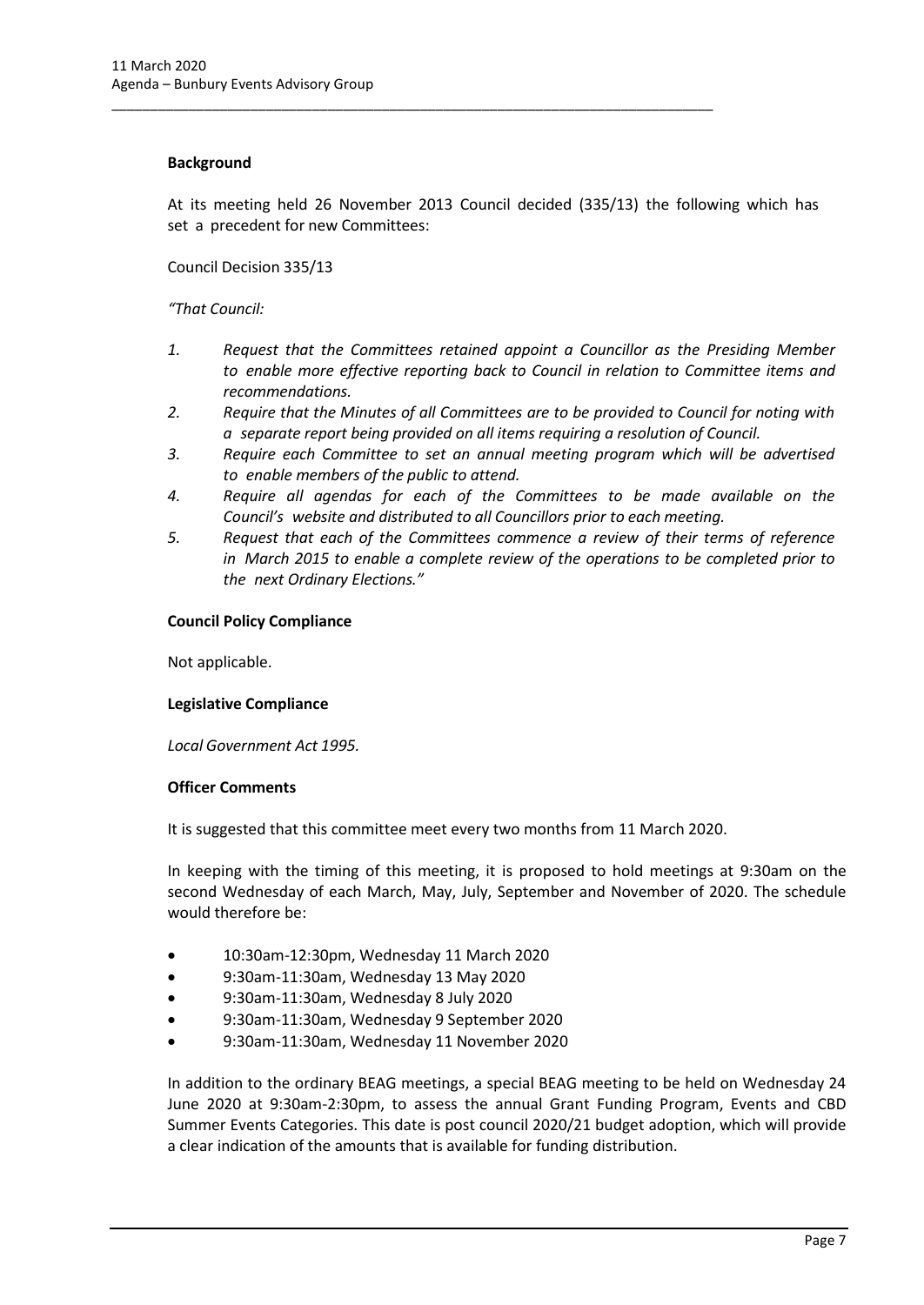#### **Analysis of Financial and Budget Implications**

\_\_\_\_\_\_\_\_\_\_\_\_\_\_\_\_\_\_\_\_\_\_\_\_\_\_\_\_\_\_\_\_\_\_\_\_\_\_\_\_\_\_\_\_\_\_\_\_\_\_\_\_\_\_\_\_\_\_\_\_\_\_\_\_\_\_\_\_\_\_\_\_\_\_\_\_\_\_

There are no financial or budgetary implications arising from the recommendations of this report.

#### **Community Consultation**

Nil **Councillor/Officer Consultation**

Nil

#### **Applicant Consultation**

Not applicable.

#### **Timeline: Council Decision Implementation**

Council will be asked to endorse the proposed meeting schedule at its meeting held 14 April 2020.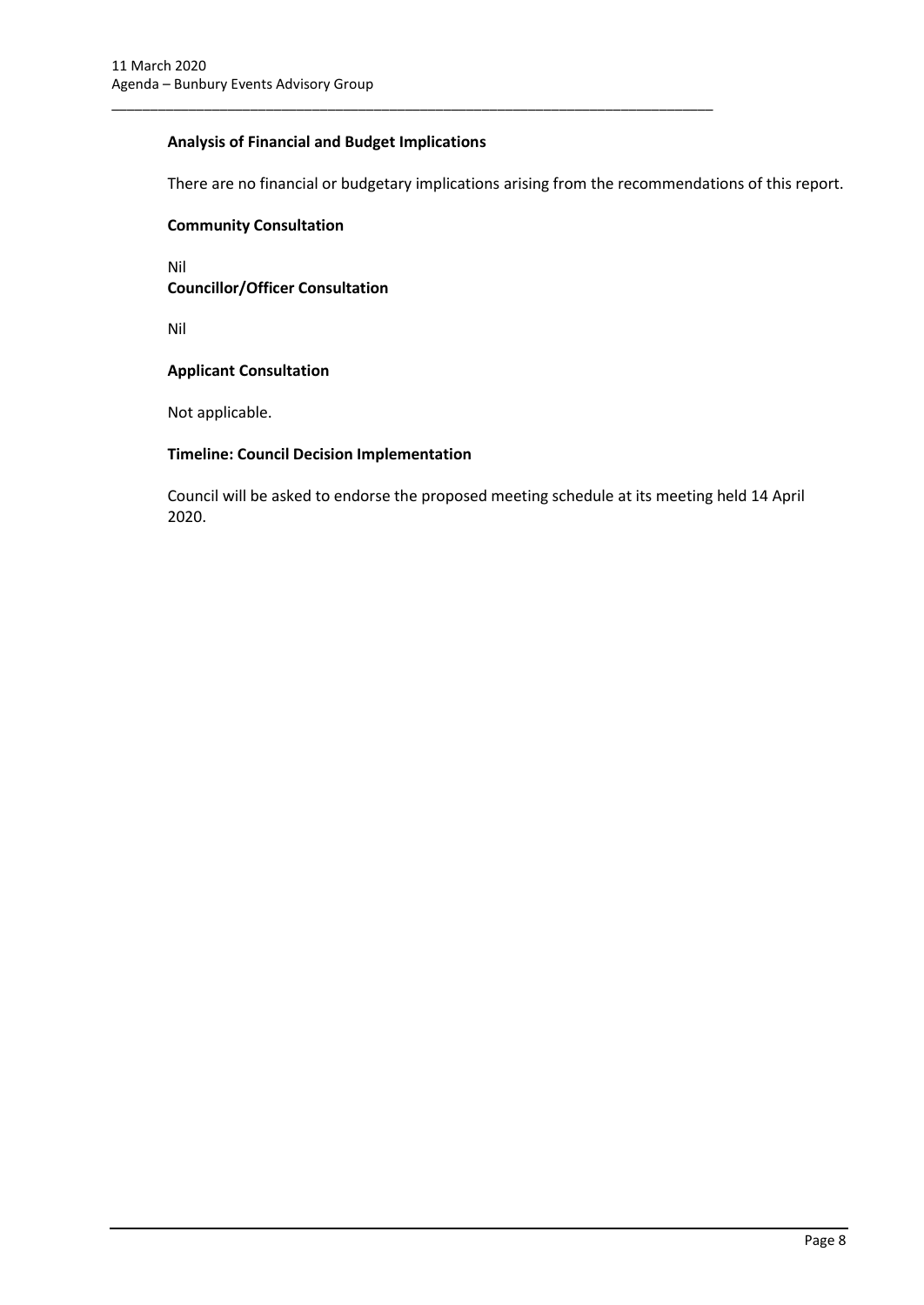#### <span id="page-9-0"></span>**10.2 Grant Funding Program**

| <b>Applicant/Proponent:</b> | Internal                                       |   |                             |
|-----------------------------|------------------------------------------------|---|-----------------------------|
| <b>Responsible Officer:</b> | Juaini Taylor, Senior Events Officer           |   |                             |
| <b>Responsible Manager:</b> | Kerry Shaw, A/Manager People and Place         |   |                             |
| Executive:                  | Gary Barbour, Director Sustainable Communities |   |                             |
| <b>Authority/Discretion</b> | Advocacy                                       | ⋈ | Review                      |
|                             | Executive/Strategic                            |   | Quasi-Judicial              |
|                             | Legislative                                    |   | <b>Information Purposes</b> |
|                             |                                                |   |                             |
| <b>Attachments:</b>         | Nil                                            |   |                             |

\_\_\_\_\_\_\_\_\_\_\_\_\_\_\_\_\_\_\_\_\_\_\_\_\_\_\_\_\_\_\_\_\_\_\_\_\_\_\_\_\_\_\_\_\_\_\_\_\_\_\_\_\_\_\_\_\_\_\_\_\_\_\_\_\_\_\_\_\_\_\_\_\_\_\_\_\_\_

#### **Summary**

The purpose of this report is to provide the BEAG an outline of the City's annual Grant Funding Program, which is set to open on 1 April 2020.

#### **Executive Recommendation**

That the BEAG note the City's Grant Funding Program will commence on 1 April 2020.

#### **Strategic Relevance**

| Theme 4       | Our City                                                                                                                             |
|---------------|--------------------------------------------------------------------------------------------------------------------------------------|
| Goal          | Civic Leadership, partnerships and sound governance in delivering with                                                               |
|               | and for the community                                                                                                                |
| Objective 4.4 | A skilled organisation, which exercises responsible asset stewardship,<br>sound financial management, and exemplary customer service |

#### **Regional Impact Statement**

The Bunbury Event Advisory Group (BEAG) aims to attract, support and promote events that deliver community and economic benefit and add vibrancy to Greater Bunbury.

#### **Background**

The City of Bunbury provides funding for a range of programs, events and activities each year to enhance the community and economy. The Grant Program aims to be thorough yet transparent and enable a range of quality and diverse events to take place.

A total of \$475,925.00 was available to distribute to grants funding in the 2019-20 budget, which was made up from the following categories and their budgets:

- 1. Seed, \$60,000
- 2. CBD Summer Events, \$15,000
- 3. Events, \$253,750
- 4. Community, \$101,500
- 5. Arts, \$20,300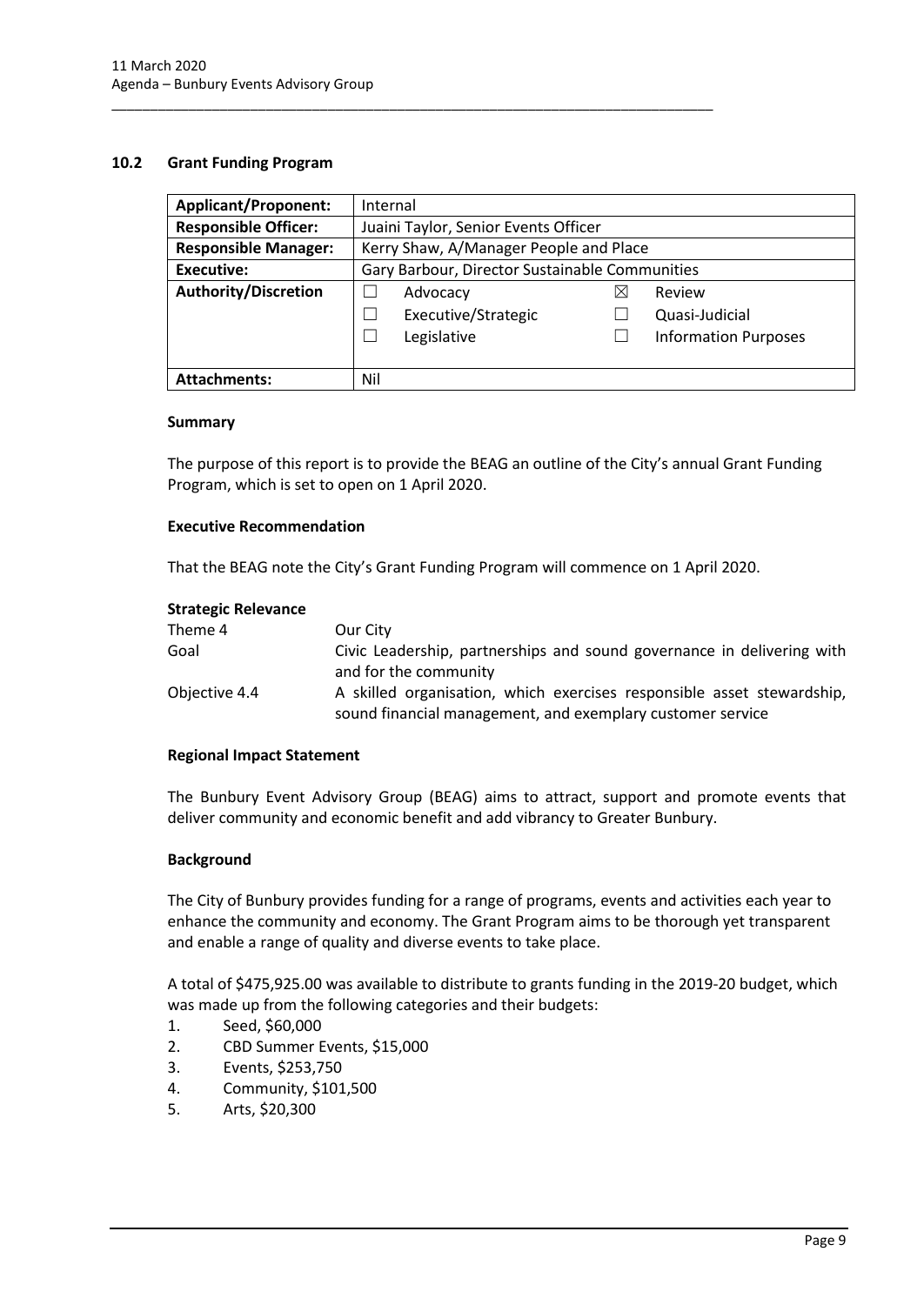The previous BEAG working group members discussed the funding guidelines and approved the below recommendations to improve and simplify the grants process at its meeting held 28 August 2019.

*"BEAG agreed for Council officers to conduct the following:* 

\_\_\_\_\_\_\_\_\_\_\_\_\_\_\_\_\_\_\_\_\_\_\_\_\_\_\_\_\_\_\_\_\_\_\_\_\_\_\_\_\_\_\_\_\_\_\_\_\_\_\_\_\_\_\_\_\_\_\_\_\_\_\_\_\_\_\_\_\_\_\_\_\_\_\_\_\_\_

- *a. Trial a Smartygrants online course in a workshop setting for the next funding round, instead of the standard information sessions;*
- *b. Require applicants to contact the City regarding their activity prior to being able to access Smartygrants;*
- *c. Separate and assess applications to minor and major categories;*
- *d. Allocate a rough percentage of funding to the minor and major categories based on previous rounds, and use this historical allocation as the rough cut-off line;*
- *e. Allocate funding in each category from the top down, and allocate an average pool for community events as a guide;*
- *f. Review the process and criteria for the minor community funding category;*
- *g. Amend the selection criteria to stipulate that the City's previous experience with an applicant may affect the outcome of their application;*
- *h. Introduce a new officer acquittal form for the next year's Panel to view when assessing applications;*
- *i. Insert a clause on the funding application stating that 'no lobbying of councillors is allowed, as this will affect future funding chances';*
- *j. Hold a separate meeting for funding allocations, with an extended meeting time and no other business. "*

#### **Council Policy Compliance**

This report relates to current Council Policy *Grant Funding Program.*

#### **Legislative Compliance**

*Local Government Act 1995*

#### **Officer Comments**

This report is for noting in particular for new members, as the previous members reviewed and made changes to the upcoming grant program guidelines in August 2019.

#### **Analysis of Financial and Budget Implications**

It is envisaged that similar budget amounts will be available for distribution in each funding category, for the next financial year, which are as follows:

- 1. Seed, \$60,000
- 2. CBD Summer Events, \$15,000
- 3. Events, \$253,750
- 4. Community, \$101,500
- 5. Arts, \$20,300

#### **Community Consultation**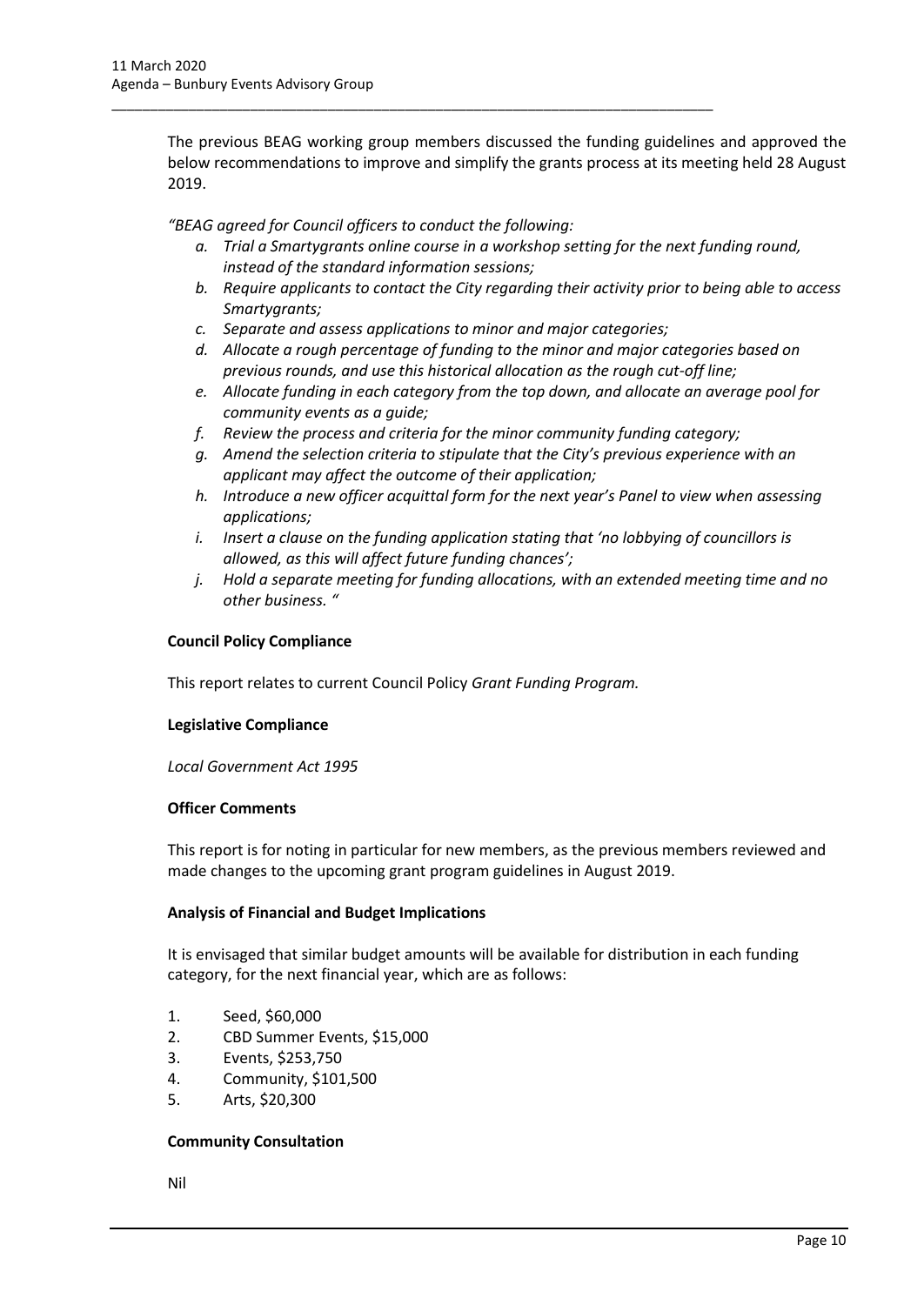### **Councillor/Officer Consultation**

Nil.

#### **Applicant Consultation**

Not applicable

### **Timeline: Council Decision Implementation**

The Grant Program will commence 1 April 2020.

\_\_\_\_\_\_\_\_\_\_\_\_\_\_\_\_\_\_\_\_\_\_\_\_\_\_\_\_\_\_\_\_\_\_\_\_\_\_\_\_\_\_\_\_\_\_\_\_\_\_\_\_\_\_\_\_\_\_\_\_\_\_\_\_\_\_\_\_\_\_\_\_\_\_\_\_\_\_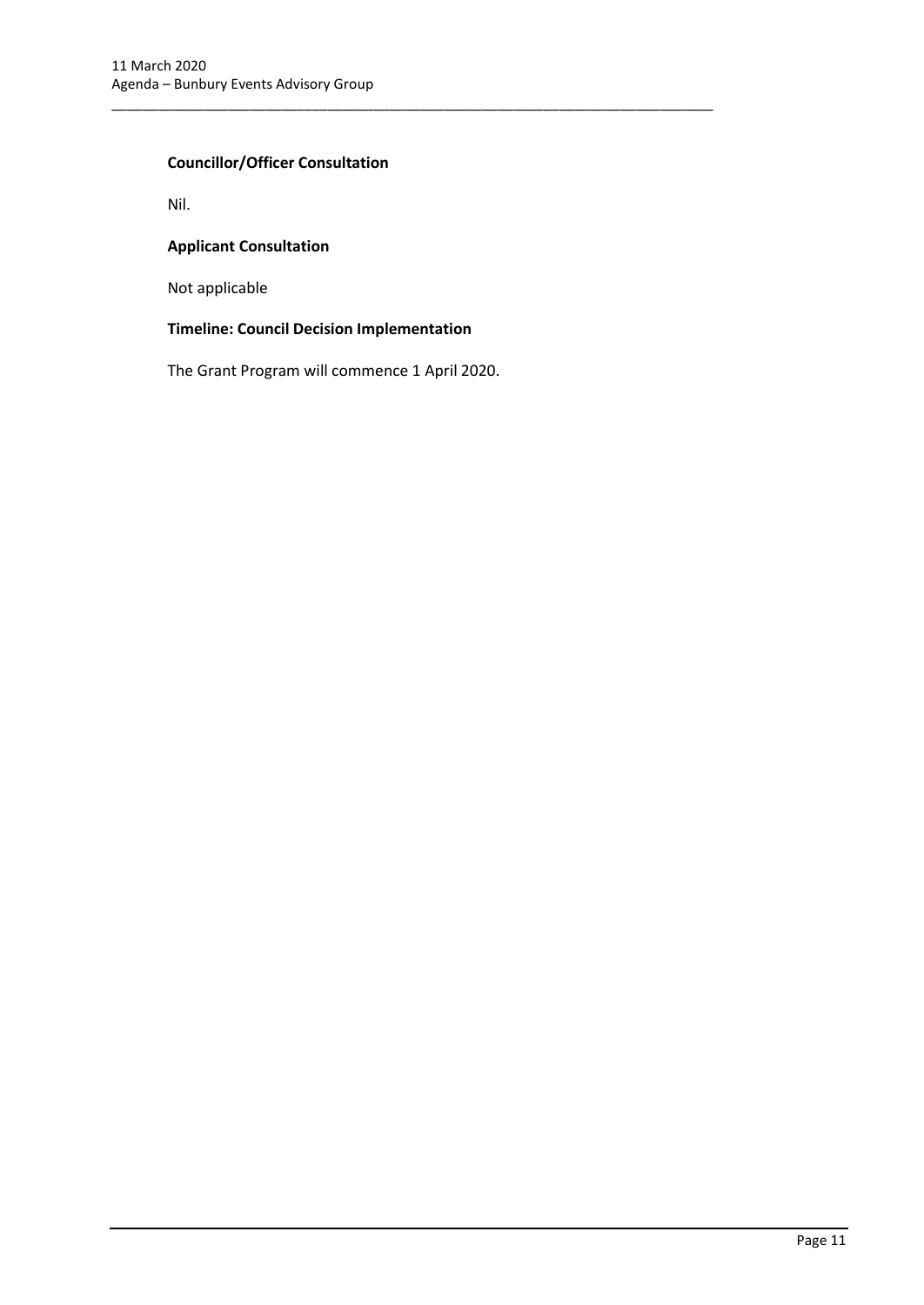#### <span id="page-12-0"></span>**10.3 Review to Terms of Reference for the Bunbury Events Advisory Group**

\_\_\_\_\_\_\_\_\_\_\_\_\_\_\_\_\_\_\_\_\_\_\_\_\_\_\_\_\_\_\_\_\_\_\_\_\_\_\_\_\_\_\_\_\_\_\_\_\_\_\_\_\_\_\_\_\_\_\_\_\_\_\_\_\_\_\_\_\_\_\_\_\_\_\_\_\_\_

| <b>Applicant/Proponent:</b> | Internal                                       |   |                             |
|-----------------------------|------------------------------------------------|---|-----------------------------|
| <b>Responsible Officer:</b> | Juaini Taylor, Senior Events Officer           |   |                             |
| <b>Responsible Manager:</b> | Kerry Shaw, A/Manager People and Place         |   |                             |
| Executive:                  | Gary Barbour, Director Sustainable Communities |   |                             |
| <b>Authority/Discretion</b> | Advocacy                                       | ⋉ | Review                      |
|                             | Executive/Strategic<br>⊠                       |   | Quasi-Judicial              |
|                             | Legislative                                    |   | <b>Information Purposes</b> |
| <b>Attachments:</b>         | Attachment1: Terms of Reference                |   |                             |

#### **Summary**

The purpose of this report is for the Committee to endorse the amended Terms of Reference of the Bunbury Events Advisory Group (**attached** at Appendix 2) for referral to Council.

#### **Executive Recommendation**

That the Bunbury Events Advisory Group adopt the Terms of Reference as **attached** at Appendix 2.

*Voting Requirement: Simple Majority* 

| <b>Strategic Relevance</b> |                                                                                                                                      |
|----------------------------|--------------------------------------------------------------------------------------------------------------------------------------|
| Theme 4                    | Our City                                                                                                                             |
| Goal                       | Civic Leadership, partnerships and sound governance in delivering with<br>and for the community                                      |
| Objective 4.2              | A highly engaged and involved community, working together on strategy<br>development and implementation.                             |
| Objective 4.4              | A skilled organisation, which exercises responsible asset stewardship,<br>sound financial management, and exemplary customer service |

#### **Regional Impact Statement**

The revised Terms of Reference for the BEAG will provide a clear direction for the group to build on its foundation of success and achieve greater social, economic and vibrancy for our region.

#### **Background**

Following the Local Government Elections in 2019 the Bunbury Events Advisory Group became a formal Committee of Council.

The purpose of the Bunbury Events Advisory Group has been amended to include focus on bringing events to Bunbury, which will be as follows:

*"The Bunbury Event Advisory Group (BEAG) aims to attract, support and promote events that deliver community and economic benefit and add vibrancy to Bunbury. "*

The Committee will now run following formal Committee of Council procedures, with the aims and objectives under the Terms of Reference being: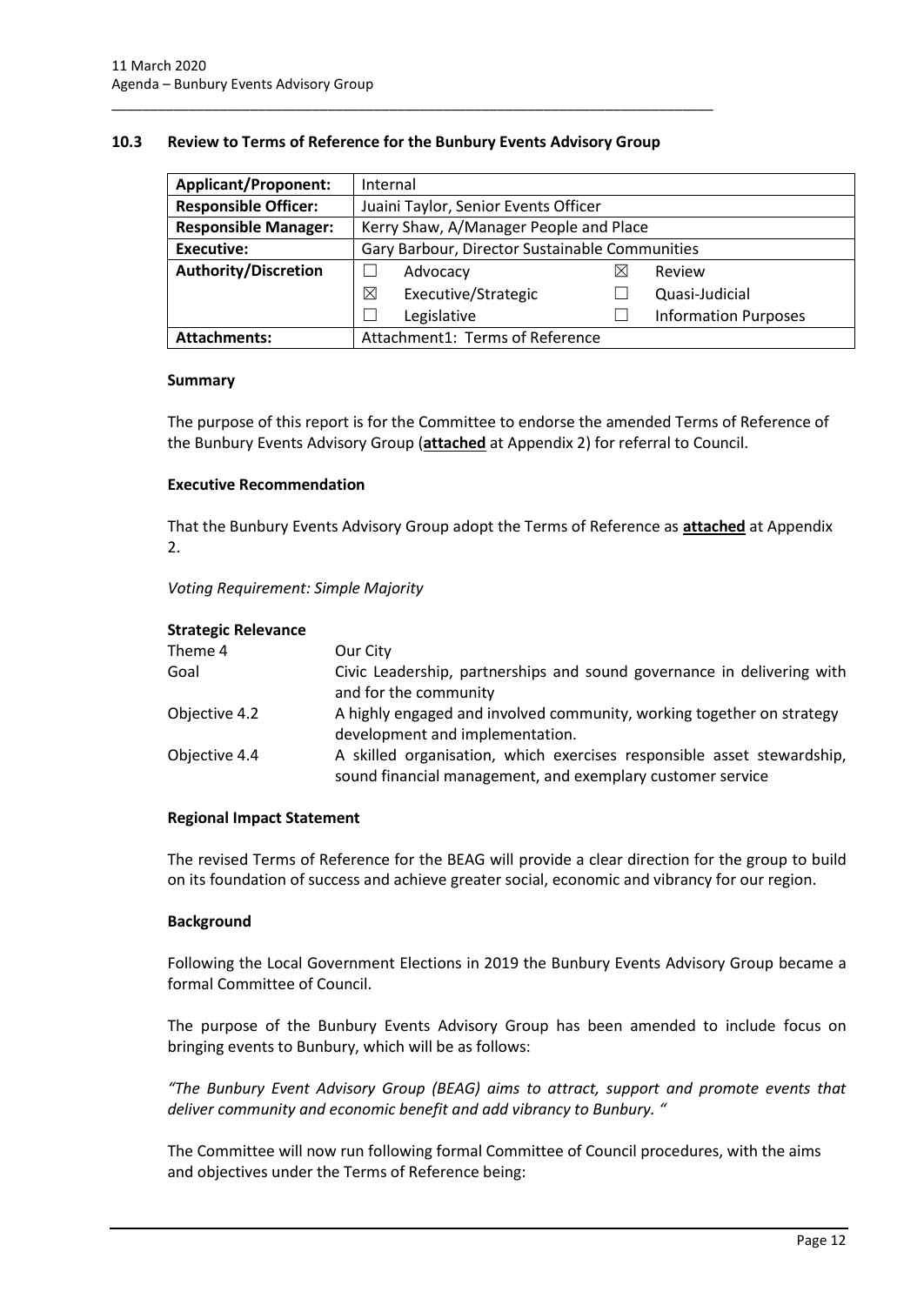#### *"Aims and Objectives*

- *Provide strategic advice on the development and periodic review of an Events Strategy for the identification, attraction and development of vibrant and diverse events in Greater Bunbury.*
- *Provides strategic advice on the development and periodic review of operational guidelines of the BEAG and City of Bunbury events in the delivery of outcomes identified in the Events Strategy.*
- *Provide strategic oversight of Bunbury's annual events calendar to ensure alignment with regional events.*
- *Promote and market Greater Bunbury as a preferred events destination to key events stakeholders, through invitations to BEAG meetings and/or BEAG endorsed communications, with a focus on identifying and attracting iconic event/s to Greater Bunbury.*
- *Provide advice and information to event organisers, through meetings and workshops facilitated by the Events Team, to further the development and improve the sustainability of Bunbury events.*
- *Support and advocate the Grant Funding Program, Events category.*

\_\_\_\_\_\_\_\_\_\_\_\_\_\_\_\_\_\_\_\_\_\_\_\_\_\_\_\_\_\_\_\_\_\_\_\_\_\_\_\_\_\_\_\_\_\_\_\_\_\_\_\_\_\_\_\_\_\_\_\_\_\_\_\_\_\_\_\_\_\_\_\_\_\_\_\_\_\_

- *Assess and make recommendations in regard to applications received through the Grant Funding Program, Events category.*
- *Assess and make recommendations in regard to event funding applications received outside of the Grant Funding Program."*

The Committee's authorisation states:

*"The Committee makes recommendations to the City of Bunbury via the Director Sustainable Communities for CEO authorisation. The Committee does not have any authority to direct staff. Communications with the community and event organisers are to be directed to City of Bunbury staff in the first instance, who will refer the matter to the group as required through meetings and monthly email updates."*

#### **Council Policy Compliance**

Not applicable

#### **Legislative Compliance**

*Local Government Act 1995*

#### **Officer Comments**

The proposed amendments aimed to simplify BEAGs' objectives and remove operational matters, which will allow the meetings to progress quickly and focus on the high level priority areas.

#### **Analysis of Financial and Budget Implications**

There are no financial or budgetary implications associated with this report.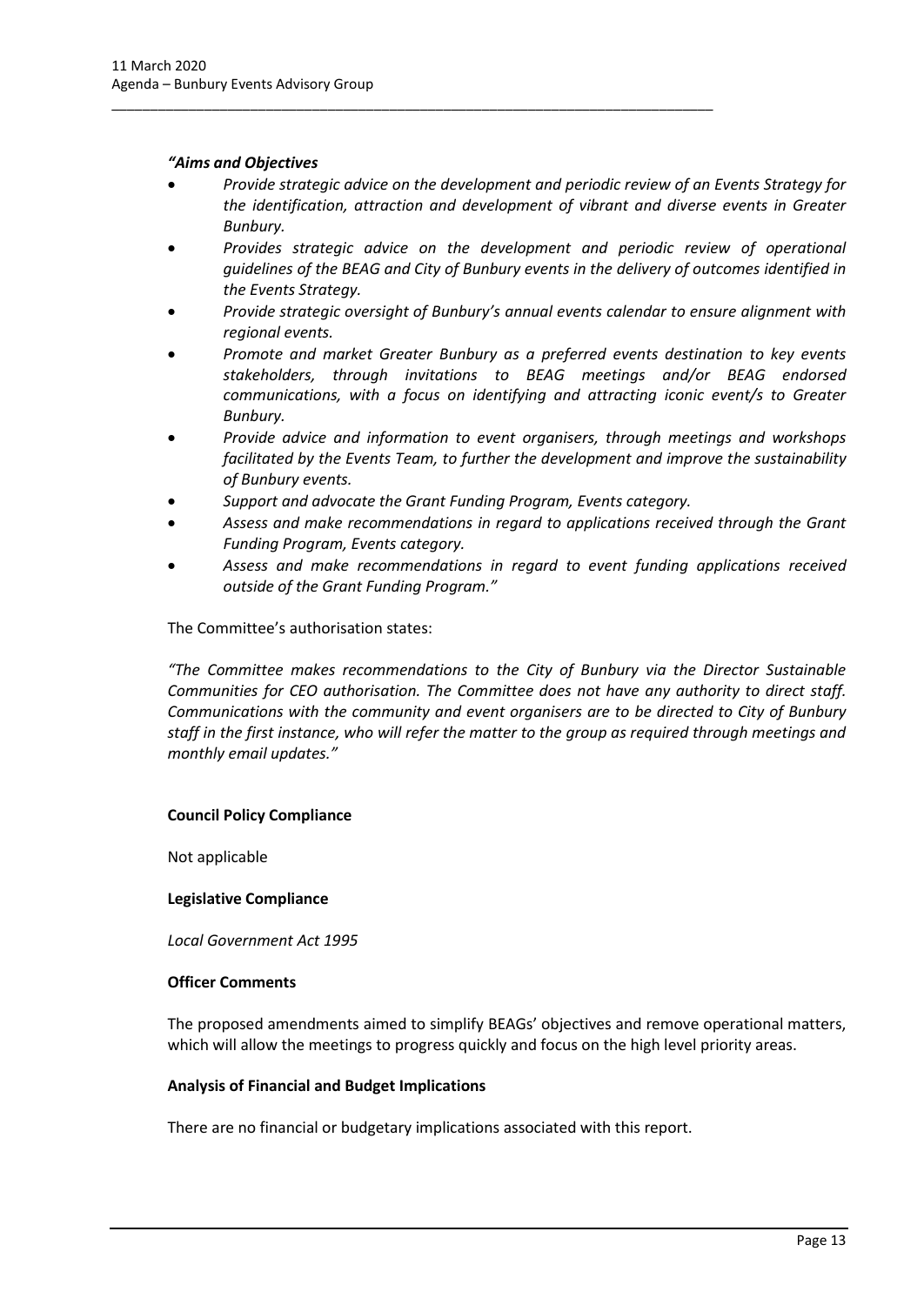#### **Community Consultation**

Not applicable

#### **Councillor/Officer Consultation**

Nil

#### **Applicant Consultation**

Not applicable

#### **Timeline: Council Decision Implementation**

\_\_\_\_\_\_\_\_\_\_\_\_\_\_\_\_\_\_\_\_\_\_\_\_\_\_\_\_\_\_\_\_\_\_\_\_\_\_\_\_\_\_\_\_\_\_\_\_\_\_\_\_\_\_\_\_\_\_\_\_\_\_\_\_\_\_\_\_\_\_\_\_\_\_\_\_\_\_

If there are any changes to the Terms of Reference, Council will be asked to endorse the proposed meeting schedule at its meeting held 14 April 2020.